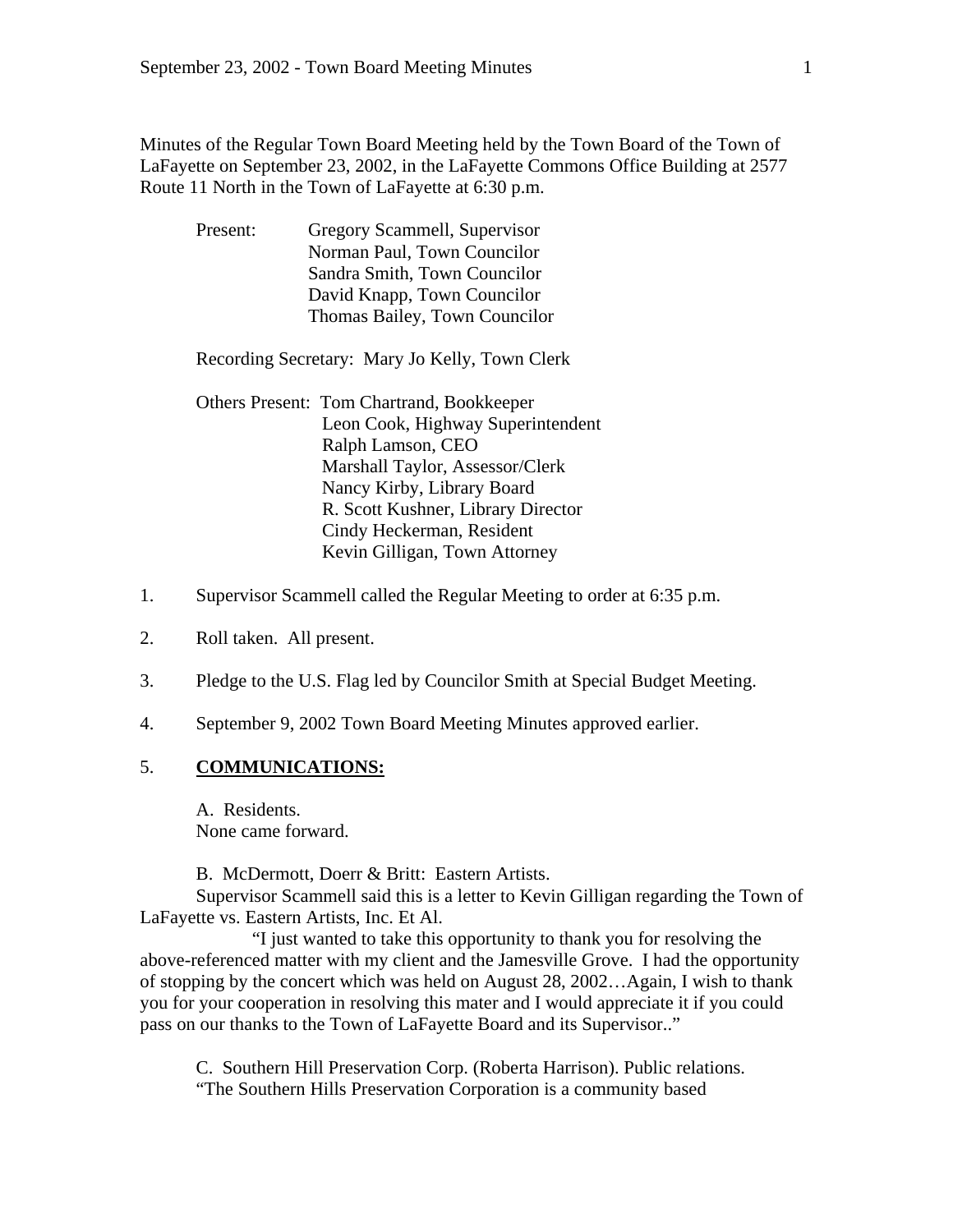organization that provides housing services to the elderly and low/moderate income residents of southern Onondaga County….Approximately half of our annual budget comes from state funds but this funding declines every year, resulting in a need to request more money from local sources…"

 Supervisor Scammell noted they are requesting \$1,500 this year. They also have a first-time home buyer program. They have included their 2001 Annual Report which talks about their different programs.

Tom said he will include this in the budget for the next meeting.

D. Syracuse Convention & Visitors Bureau: Fall Mixer. "Wednesday, September 25, 2002. 5:00 – 7:00 p.m….Ramada Inn".

E. Oneida Lake Watershed Task Force: Educational sessions and report. "Conference and Bus Tours…\$15 per person.."

F. Onondaga County Department of Finance: Tax Delinquent Parcels.

Supervisor Scammell noted there are 6 listed. Karen Carney has asked if the Town would be interested in buying any of these for the Town. He reviewed the properties listed. He noted they are scheduled for auction October 15th.

 There was some interest in the property owned by Phoenix Corp. on Route 11 North.

Marshall went to get tax information on this parcel.

G. John & Joann MacDaniel: Optimist Holiday decorations.

"I have been asked to chair the LaFayette Optimist Holiday decoration committee. As you know, the Optimist Club in cooperation with the town highway department and other community organizations, have sponsored the purchase and installation of the seasonal holiday decorations. The wreaths are over fifteen years old and are woefully in need of restoration or replacement. We also need to update our electrical power to the wreaths as it too, is outdated. A couple of options our committee will be considering are refurbishing the existing four wreaths or replacing the wreaths with more (20-30) smaller easier to handle wreaths. We would install these wreaths up and down the crossroads in LaFayette in a similar fashion as we have done with the American flags. I am writing to you today to see what our town board would consider doing to assist in the updating and improvement of our holiday decorations. First, we would like to know if the town is interested in establishing a formal arrangement with Niagara Mohawk for power and second, if the town would consider funding some or all of the purchase of new holiday decorations or the refurbishing for the old decorations. I would estimate the acquisition cost of each individual smaller wreath would be approximately \$200…."

 Supervisor Scammell would be interested in establishing some sort of arrangement with Niagara Mohawk. He asked Mary Jo to give Dave Hess at Niagara Mohawk a call to see what we have to do. He would be more in favor of purchasing new wreaths.

Councilor Knapp said there are only 4 of the old ones.

Tom said our Community Beautification Fund has about \$1,000 left in it.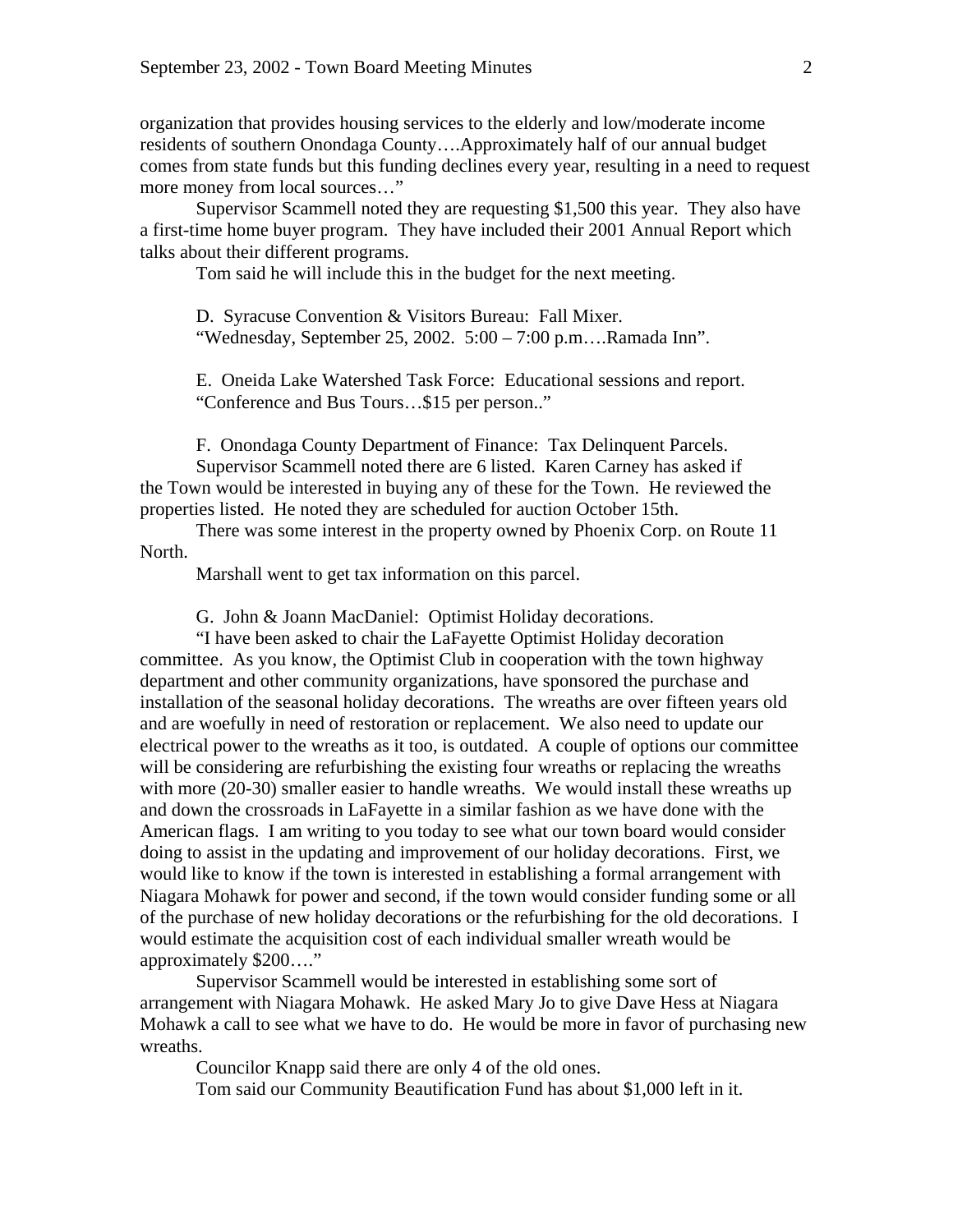This will be looked into further at budget time.

The Board returned to the delinquent tax parcel owned by Phoenix Corp.

 Supervisor Scammell said this parcel adjoins the park. The back taxes are \$7,900 with penalties.

 Marshall said they don't always go at the auction for back taxes. He will call Karen Carney to find out about this parcel.

Leon said that has a natural lot drainage going across it.

Councilor Knapp said the lower part of it is wet in the spring time.

Supervisor Scammell asked Tom how much we have in the budget for this.

 Tom said there's \$6,000 left in Building and Equipment. The Contingency Account has \$11,000 in it.

Kevin asked if there are any environmental concerns.

Councilor Knapp said it use to be a driving range.

 Kevin would recommend the town be comfortable with this first as if the town acquires this property, it would inherit any environmental issues with it.

H. Onondaga County Health Department: West Nile Virus prevention.

"I am requesting your immediate assistance to reduce the risk of individuals contracting West Nile Virus infection in your towns and villages…Two of these occurred in the City of Syracuse and the third is from the Town of Onondaga. The primary risk of this infection is from mosquitoes that breed in residential areas…"

 Supervisor Scammell noted there was a crow on Sentinel Heights Road with this virus. He has referred this to Leon Cook.

 Leon said he got a call from the Health Dept. asking what we were doing about it. Leon told them we are drying up ditches with a large mosquito count. We are taking care of tires. He has tires stored and he's having an awful time trying to get the guy to come pick them up. We don't' have any water standing in the tires. It looks like we are going to have to change our cost of tires on Cleanup Days.. We may have to charge more.

I. NYS Department of State Secretary Randy Daniels: Uniform Fire Prevention and Building Code expense reimbursement.

"In the 2000-01 budget, Governor Pataki provided \$3 million for payment of services and expenses related to reimbursement for training costs associated with the administration and enforcement of the New York Uniform Fire Prevention and Building Code (Uniform Code), including reimbursement to cover costs of travel, training materials, and equipment such as computer hardware and software…"

Supervisor Scammell said he has forwarded this on to Jack and Ralph.

 Ralph said he and Jack took a course which their mileage might be covered under this.

J. NYS Comptroller's Office: Town Board budget process training.

K. Onondaga County Division of Purchase: BidNet.

 "Onondaga County is looking to develop an on-line bidding system in conjunction with other CNY counties, Syracuse, towns and villages, and school districts.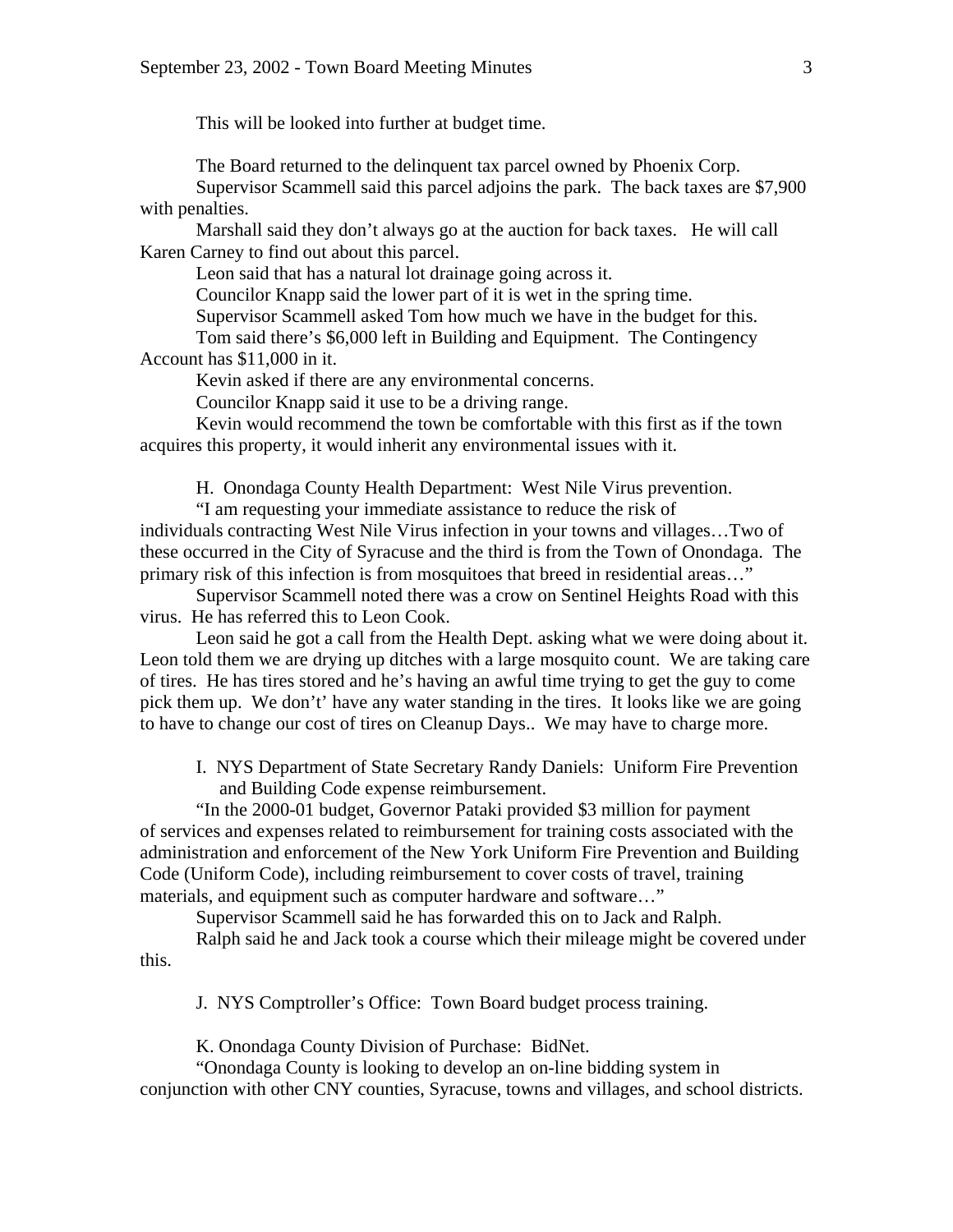Such a system will be of value to our business community because it will be of a regional nature and will emphasize local buying. It could develop into one-stop shop for all public procurement in Onondaga County…meeting at 2 p.m., Wednesday, September 25, 2002 at the Onondaga County Executive Conference Room…."

Supervisor Scammell asked anyone if they were interested in following up on this.

 Tom thinks you only have to sign up for this. You don't have to attend the meeting. The Town can put up used equipment on bid. The Town can also use it for purchasing some stuff.

 Supervisor Scammell will contact Don Lawless and say we have interest in it but are unable to attend the meeting.

L. Assistant Town Historian Anne Smith, Training Request. Supervisor Scammell noted this was already approved.

M. Other.

**Councilor's Knapp moved and Paul seconded the motion to approve Supervisor Scammell and Marshall Taylor to attend the Annual Geographic Conference for \$65 each to be held October 10, 2002 and October 11, 2002 in Liverpool. Motion passed unanimously.** 

6. **SPECIAL REPORT:** There was none.

## 7. **REPORTS:**

A. Department (4th Monday).

 1) Dog Control – Jon Rogers, D.C.O. No report received.

 2)Emergency Care Policy/AVMA Guidelines. Dr. MacMackin will be dropping another copy off.

- Owner identified?
- Applies equally to animals other than dogs?

2) Building & Zoning Code Enforcement – Ralph Lamson, CEO. Ralph said they issued 10 permits in August totaling \$13,086.

• South Syracuse Motel – Route 20 W.

Ralph said they have been sent a letter that they have junk vehicles around the building. The ground floor is secured so no one can get in so the roof isn't a big concern. He will check this out again in the next month or so.

Councilor Paul asked who owns it.

Ralph believes the last owner he has is Wilson.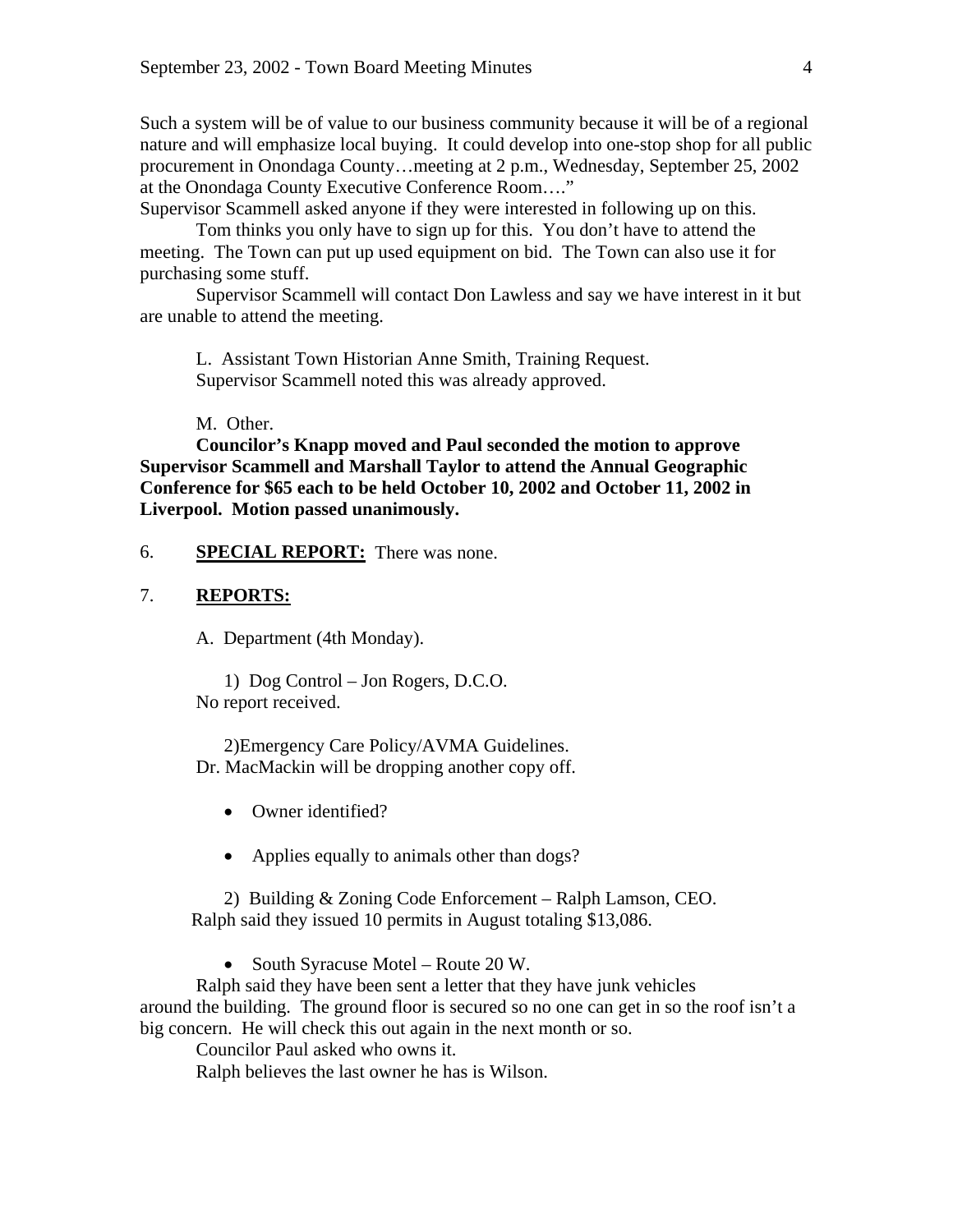• Farwell residence – Reidy Hill. Ralph said they were sent a letter.

• McIntosh – LaFayette Road. Ralph sent a letter telling the owner this building must be boarded up.

• Former Craw farm on Jamesville-Apulia Rd.

Ralph said the Hylan property has been cited before. They clean it up and then it gets messed up again, etc.

• 4100 LaFayette Road – Vehicle dismantling operation.

Ralph said this is the first he's heard of this.

Councilor Bailey said it's right near the town line. It's in plain view. It's on the west side of the roadway.

Ralph said he will look into it.

• Former lumber company office on Route 11 N – occupied?

Ralph said he's been by the lumber yard. He will look into this.

 Leon said there has to be someone living there because the school bus picks up a child there. He runs the electric by generator.

 Ralph said a letter can be sent stating they are living there without a Certificate of Occupancy.

• Jamesville Grove Grandstand – permit needed?

 Supervisor Scammell asked if a permit is needed for the Grandstand at Jamesville Grove.

 Ralph said if it's something put up for a weekend and taken down, no. It would depend how big it is and how it is being used.

Supervisor Scammell said it's still up and it's a good size.

 Councilor Bailey said regarding the Farwell property on Reidy Hill, the fire was 5 years ago.

 Ralph said he sent them a letter and hasn't heard back. He will send a letter of non-conformity. They did live there for awhile after the fire.

3) Highway Superintendent – Leon Cook

 Leon said they did get a check for CHIPS in the amount of \$57,140.91. This includes everything. They don't owe us anything. In the past couple of weeks, they have been doing a lot of ditching and cleaning and trying to get rid of mosquitoes and any standing water. As it gets colder weather, some of the crisis will be gone. They have been doing a lot of brush hogging and clearing back roadsides. The brush hog broke down and he is expecting the parts to come in at the end of the week so they will be doing this again next week. The radiator went bad on the loader. It hasn't started to leak yet and he hasn't changed it yet but he did order a radiator for \$1,400. He had some good fill for the building at the pool. They hauled it to the Beach and graded it off. They did a sketch of the drywell and its location to the building. There's about 3' of fill on top of it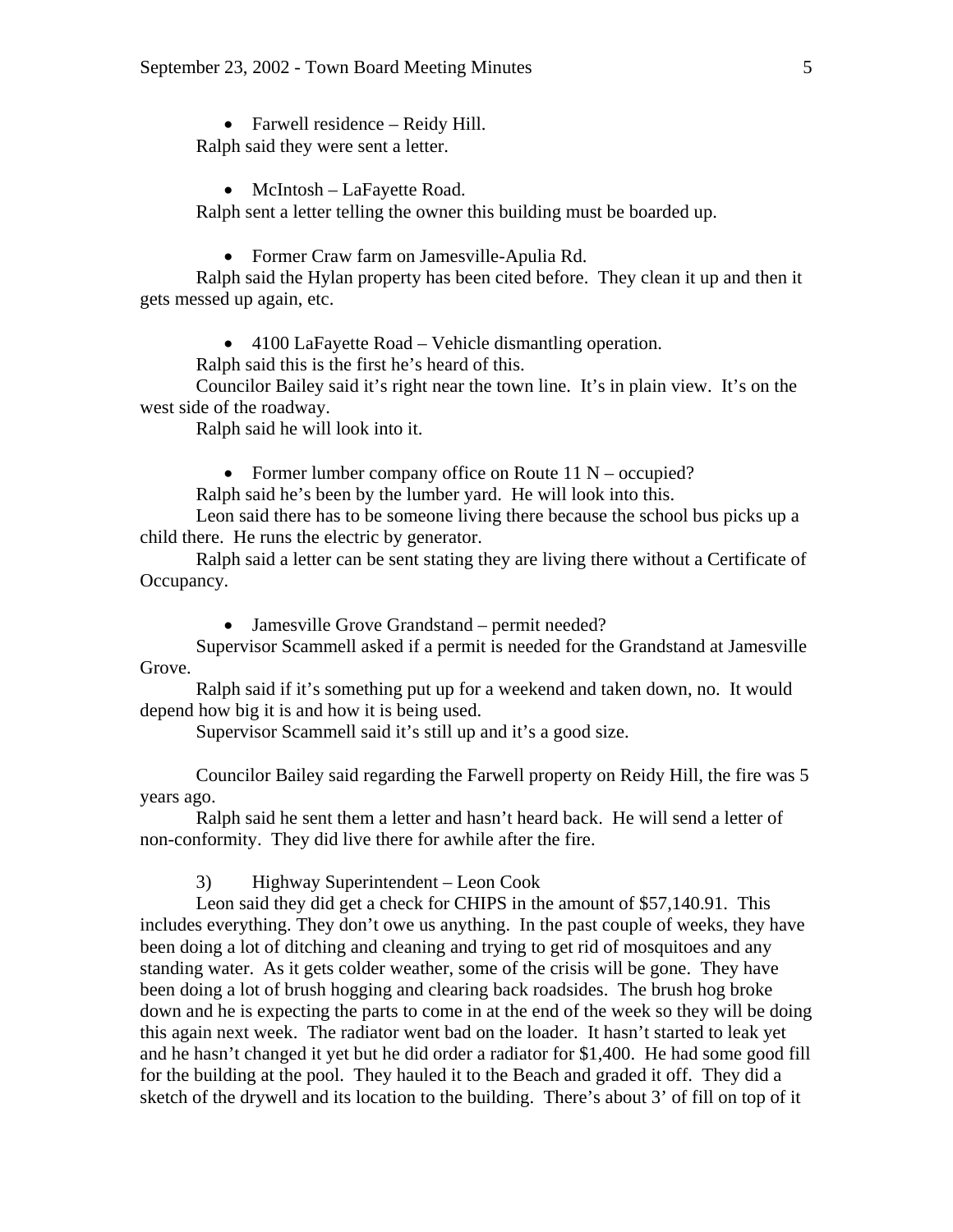now. There was some concrete left from the building so the guy from the school was over there and he made a form real quick to show the kids how to pour cement. It worked out real well because they used the slab to cover the drywell. This drywell is only for the floor drains in the new building. He has been keeping the drain open over there so the pool can drain. No one has shut off the valves up above which stop the water from running into the pool. The lifeguard stand has to be put inside too.

Supervisor Scammell asked who normally turns the valves off.

Leon said whoever is in charge of the pool.

Supervisor Scammell asked about the vandalism.

 Leon said there hasn't been any in the last week. The county made a new deal for salt. It went from \$32/ton to \$24/ton. He was going to order 400 ton of salt today. He verified the price and the lady told him it was \$32/ton. He told her this wasn't the county contract price. She said the current contract goes until November first. The new contract takes over 11/1/02. He isn't going to order any until after the first. He was planning on getting 600 ton total. He talked to Purchasing in the county and they tried to get the contract prices to take effect now but couldn't. This will mean November 1st he will be on the phone to order it and there will be a hundred other people ordering at the same time. They are almost finished with the extension up on Naomi. They got the gravel in and brought a grader in there. They put run-a-crush in first. They really did a nice job and made the hammerhead bigger so a bus can turn around.

• Community Center Sign reinstallation.

 Supervisor Scammell asked if he had a chance to do any work on the Community Center sign.

Leon said he didn't get a chance yet.

4. Justice – Malcolm Knapp/Maureen Perrin, Town Justices

 A written report was submitted. 309 cases were heard and \$32,226 was turned over to the Town for August.

 Councilor Knapp asked how we are in regards to the budget. Tom said it looks like we will make budget.

5. Library Director – Scott Kushner, Director

Nancy Kirby introduced Scott Kushner, the newly hired Director.

He started today. She said they received an \$11,000 grant from the county legislature for children's books. They are buying a new computer for the children's area and a new book shelf for the new books. The reading program went very well and had a lot of participants.

Councilor Paul asked how long the provisional appointments last.

 Tom said until the next list comes out. They usually come out once a year. Councilor Knapp asked where Scott is from.

Scott said Syracuse. He still works part-time for the Galleries.

 Mary Jo said they are doing a lot of work at the corner building. Mr. Muraco is planning on 8 apartments and 1 or 2 retail businesses. He is hoping to have everything completed in November. He said he already has one apartment rented as soon as the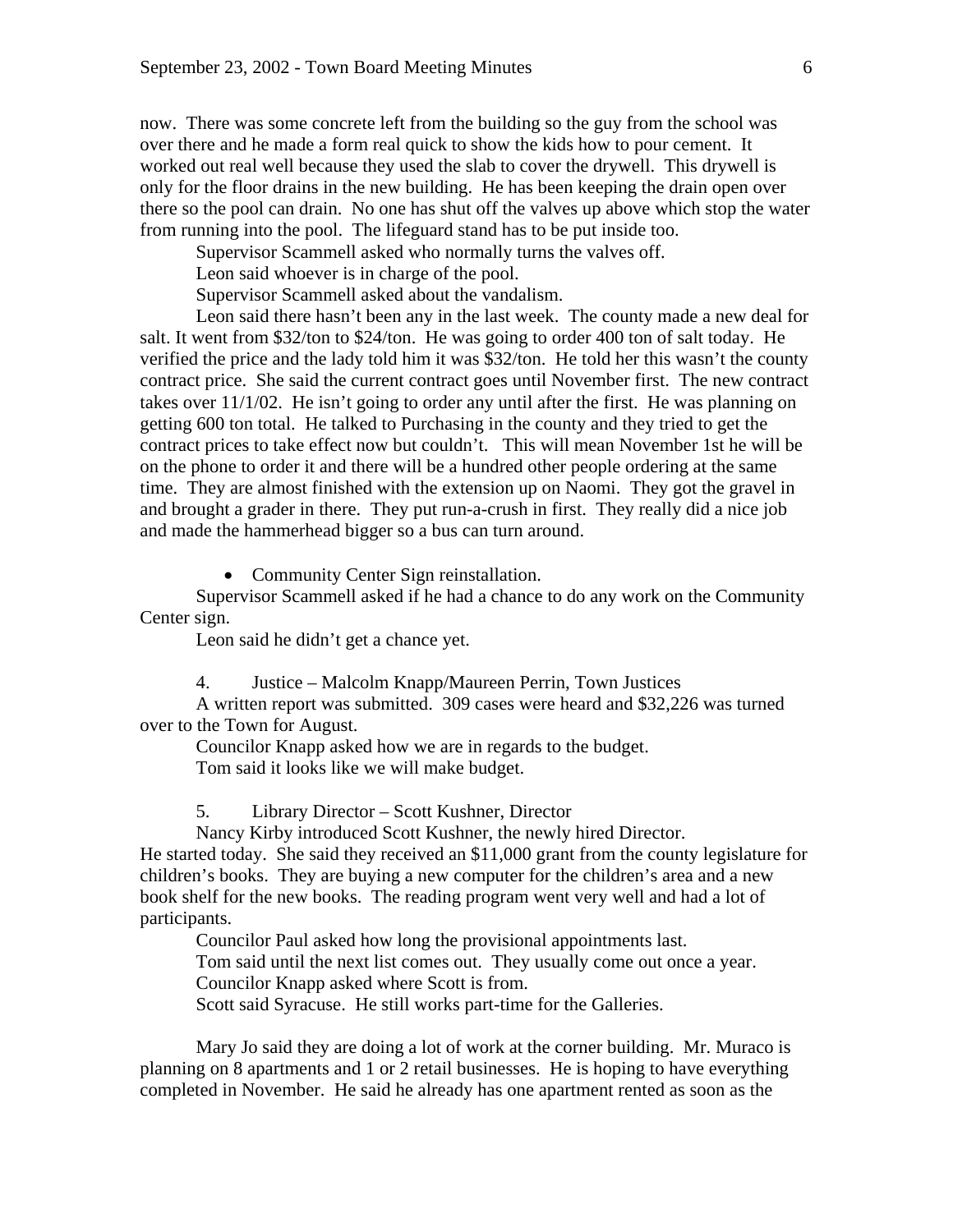work is done.

Councilor Knapp asked about the septic system.

 Ralph said he is talking about a similar system to what's up there but he would like to bury it.

6. Recreation Director – Regina Reinschmidt. A written report was submitted this evening.

7. Town Clerk – Mary Jo Kelly.

A written report was submitted.

8. Supervisor – Gregory Scammell

A written report was submitted.

Tom brought the Board's attention to the library transfers. The library overspent the equipment line and they previously took money out of this account to pay their prior director.

Supervisor Scammell asked if this was for the new director or prior director.

 Tom said he was advised the new director is getting the same amount. They used the money in equipment to pay the salary increase for their director and now need money for that account that they took the money out of. They have overspent and they wish this \$2,300 (which they already spent) be put into the equipment line to cover the shelves for the books. He said because the money is being moved from an employees benefit to an equipment line, it should have Town Board approval and should have been approved before they spent it. The previous director started out at \$28,275 and they changed their budget for her salary to \$30,812. The new guy was just hired at \$30,812 and they are requesting \$31,754 for the 2003 budget.

**Councilor's Knapp moved and Bailey seconded the motion to approve the following budget transfers:** 

 **LIBRARY FUND: To: L7410.2 Library Operations Equipment \$2,300 From: L9060.8 Health Insurance Employee Benefits \$2,300 Voting was as follows: Supervisor Scammell Aye** *Councilor Paul**Aye Councilor Smith* **Nay 1983** *Councilor Knapp* **Aye** *Councilor Bailey* **Aye Motion passed.** 

**Councilor's Knapp moved and Smith seconded the motion to accept the Supervisor's Report as submitted. Motion passed unanimously.** 

- B. Committee (2nd Monday)
	- 1) Communications and Technology.
	- 2) Emergency response
	- 3) Defibrillators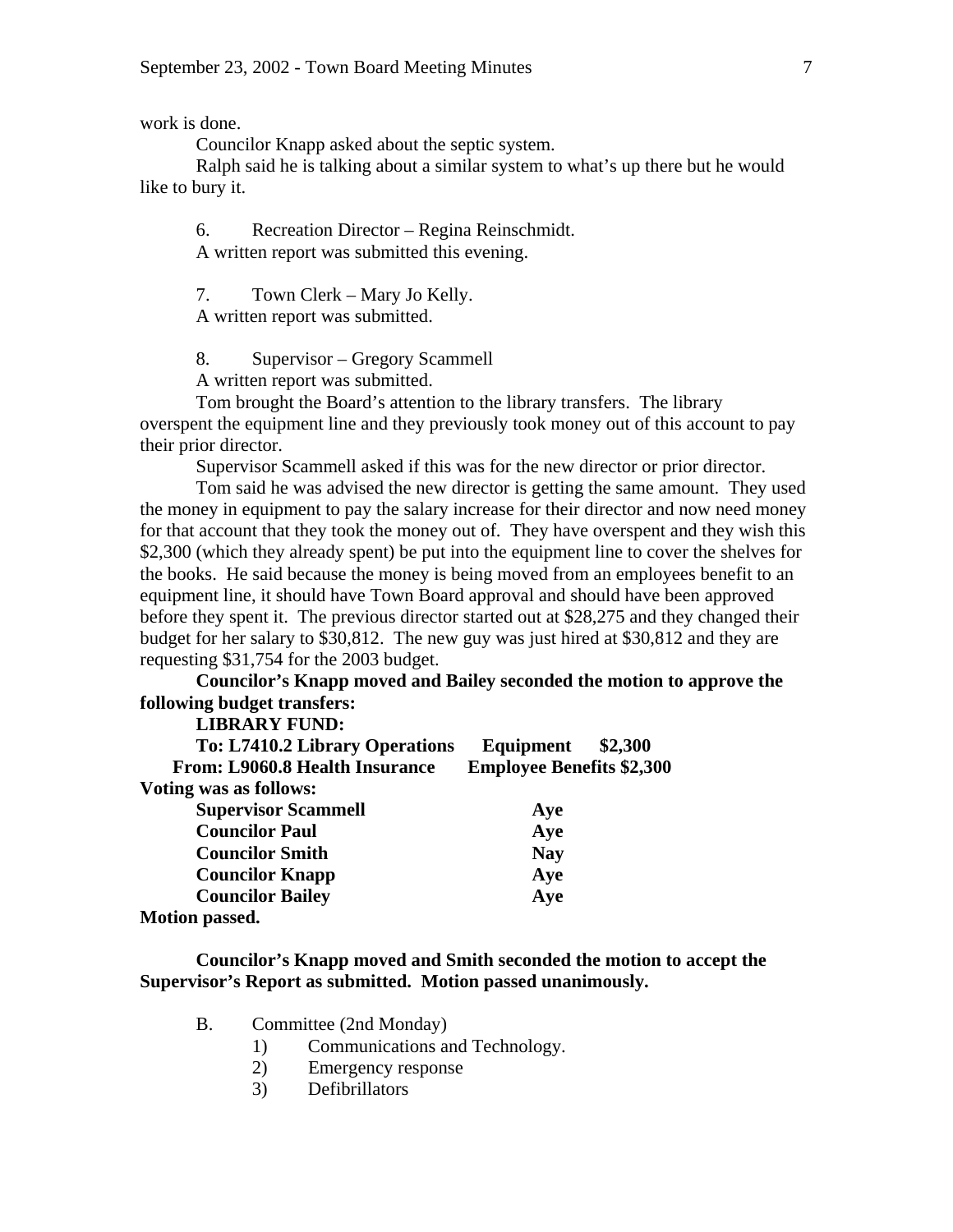- 4) Employee Policies and Benefits.
- 5) Environmental and Conservation Advisory Board.
- 6) Highway.
- 7) New EPA ditching/storm water management requirements.

Supervisor Scammell said John Dunkle may be able to work with Pompey and LaFayette to help with the cost of the storm water management requirements. He thinks this may include only a small piece of land on the north end of the Town.

8) Hallinan Road.

Greg Hoxie of the LFD wrote a letter saying they are O.K. with the road.

Leon said the Tully bus had no problem when he went up there with them. The bus driver said any kids have to walk within ½ mile. He said kids would probably have to walk down to Otisco Road anyway. Between the 2 letters we got, we are going to be O.K.

 Supervisor Scammell asked what's next on Hallinan Road. Leon said to wait until they start building.

9) SOTS & OCRRA Liaison.

 $\blacksquare$  9/20/02 bid opening.

Councilor Knapp said there were two companies who bid. The low bidder by a significant margin was Feher Rubbish Removal. Waste Management was the other bidder. The preliminary information shows it's significantly less than the estimates they put in the flier they sent out. They have a meeting this Friday where they will actually finalize this and come up with actual figures.

- 10) Physical Plant.
	- Roof/ceiling leaks: Library & Community Center.
	- ! Historian and Historical Museum Plaques at Community Center.
- 11) Recreation and Youth.
	- a) Bailey Park.
	- b) LaFayette Beach.
		- **EXECUTE:** New facilities: Status/progress reports to CNYCF
		- ! Vandalism deterrents: motion detectors, neighbors
		- **Repair water fountain**
- 12) Safety.

13) Senior Transportation and Housing.

Supervisor Scammell said he went to a meeting on this. The group is exploring a joint venture with Tully where we would provide a voluntary driving service if someone needed to go to a doctor appointment, grocery shopping, etc. Southern Hills Preservation Corp. is kind of in the middle of the operation. They are in the exploratory stages now.

- 14) Service Awards.
- 15) Water.
- 16) Zoning Review.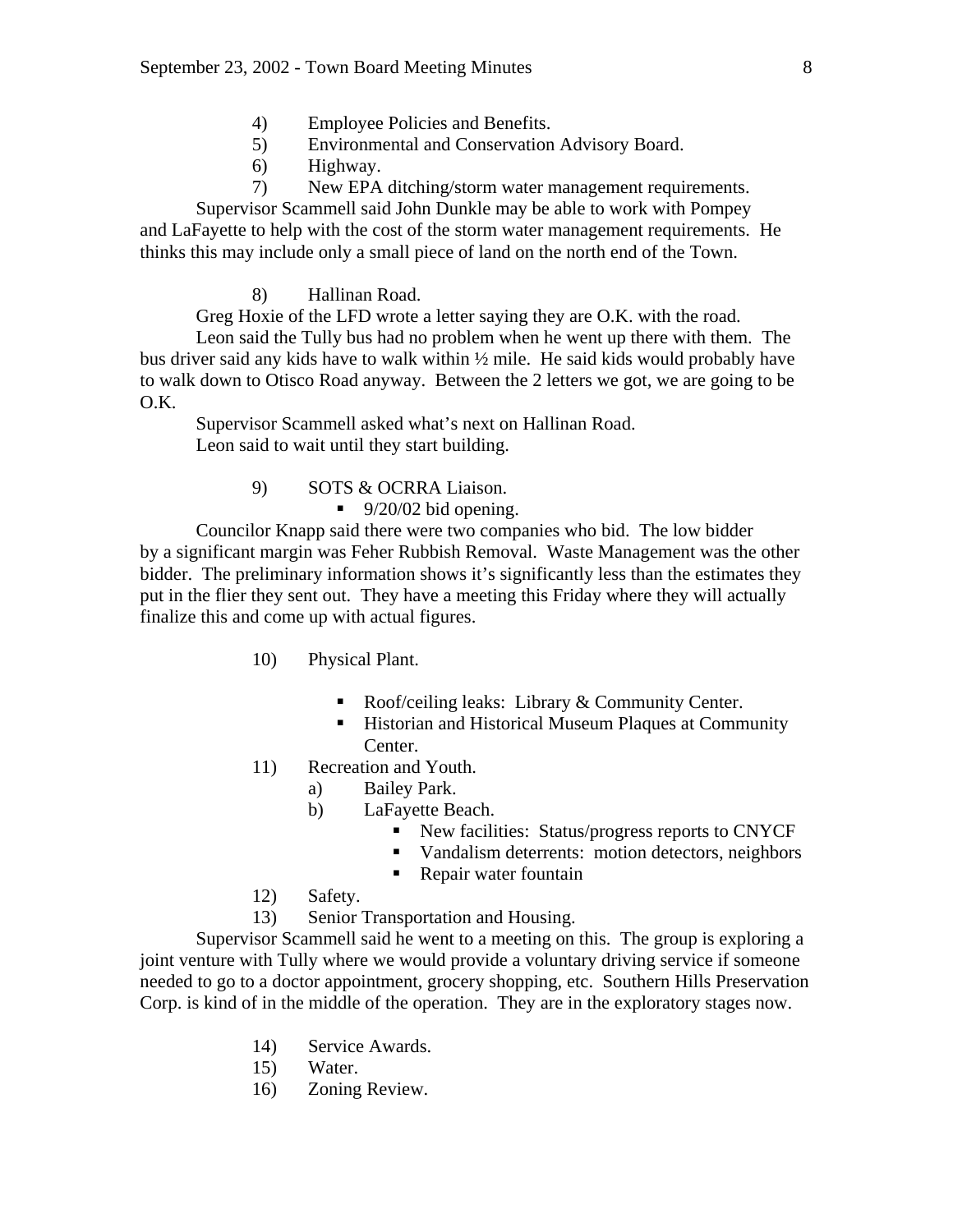- Digitized zoning map.
- ! Industrial zones to business zones update.
- Misc. review: Communications/Cell Towers & Private (single horse) horse stables.

#### 8. **UNFINISHED BUSINESS & ACTIVE PROJECTS:**

A. Litigation and other legal matters.

- Onondaga Nation Land Claim.
- Transfer LaFayette Beach from LCC to town.

Councilor Smith got a call from Gus Christofferson who said the way the land is laid out, it's hard to get an estimate right now for the survey but he will get back to her as soon as possible.

■ Sunset Hills/Dr. Carsky.

Supervisor Scammell said a copy of a letter was received from Fekete's to Dr Carsky.

 Kevin wrote to Mr. Carsky stating we would like to see the plans. He thinks Mr. Carsky is the one to call a meeting with all the people he has sold property to and the ones he plans on selling property to so he can describe how he is going to get this work done.

! LaFayette Central School District renovation drainage.

Supervisor Scammell said John Dunkle wrote a letter to the school. He hasn't heard anything from them on this.

 Kevin said we have raised an issue in the course of the SEQR Review process that they now have to answer.

• Noise ordinance samples.

Kevin hasn't completed this yet. They are doing this for Solvay so he will be able to split the cost with them.

Supervisor Scammell submitted some information on decimal readings.

! Watercraft regulation on Jamesville Reservoir.

Supervisor Scammell said resident's on the reservoir have asked if we have any regulations on watercraft. Mary Jo found an ordinance from June of 1953. He asked if we have any jurisdiction to regulate water on Jamesville Reservoir. If we do, does the Board want to update this ordinance?

 Councilor Bailey doesn't know if our ordinance is conflicting with any navigational laws.

Kevin would agree. The state statutes should be reviewed.

 Leon said some of the residents are thinking since something was passed by the state, it gave everyone the right to regulate watercraft.

 Kevin said it doesn't apply to towns. If you are interested in going any further with this or enforcing it, we should do a review of the sate law to see where we stand and if our old ordinance is even legal.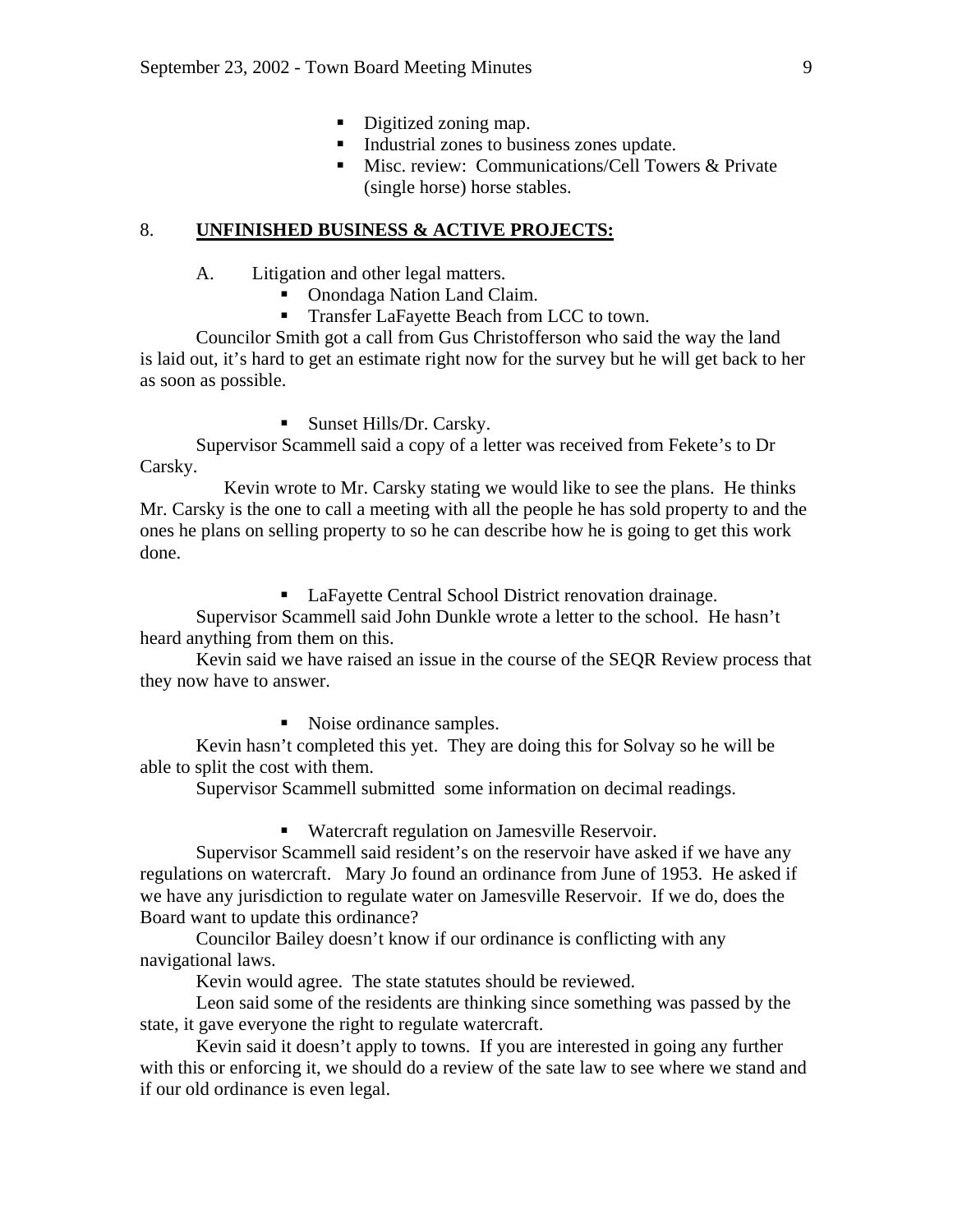Supervisor Scammell believes we should investigate this to see where we are at. The resident's wanted to know if the town could look into purchasing a dredging machine to clean up the bottom of the reservoir.

B. Other Active Projects.

- Town of LaFayette urn and tile display case.
- Town border signs.

Councilor Knapp will discuss these prices at budget time.

■ Time-Warner Cable TV franchise renewal.

Supervisor Scammell advised he will be attending a conference in Watertown about this.

■ Local Town Road cleanup/sponsorship for litter reduction. Kevin submitted some information he received from Karen Kitney on this. She is in charge of this program now. She will be sending more information shortly on this.

! Otisco Road speed limit reduction request. Supervisor Scammell said the DOT has received our request for Otisco and Markland Roads and will be moving forward with their analysis.

! Markland Road speed limit reduction request.

See above.

- ! LaFayette Central School District Wellness Center facilities.
- Town property revaluation: Resident Notice.

A notice will be going out to all property owners regarding the reval.

• Other.

Supervisor Scammell said he spoke with Gus Christofferson about doing the survey of the town property between Ashford's and Young's. It will cost between \$400 and \$500.

**Councilor's Paul moved and Knapp seconded the motion to have Gus Christofferson survey the town property between Ashford's and Young's at a cost not to exceed \$400. Motion passed unanimously.** 

## 9. **NEW BUSINESS:**

A. Plague memorializing Anne Smith's gift.

 Mary Jo spoke with Pen & Trophy and they will be sending her some estimates.

B. No Town Board meeting Columbus Day.

Supervisor Scammell said Regina is in the process of moving from upstairs at the